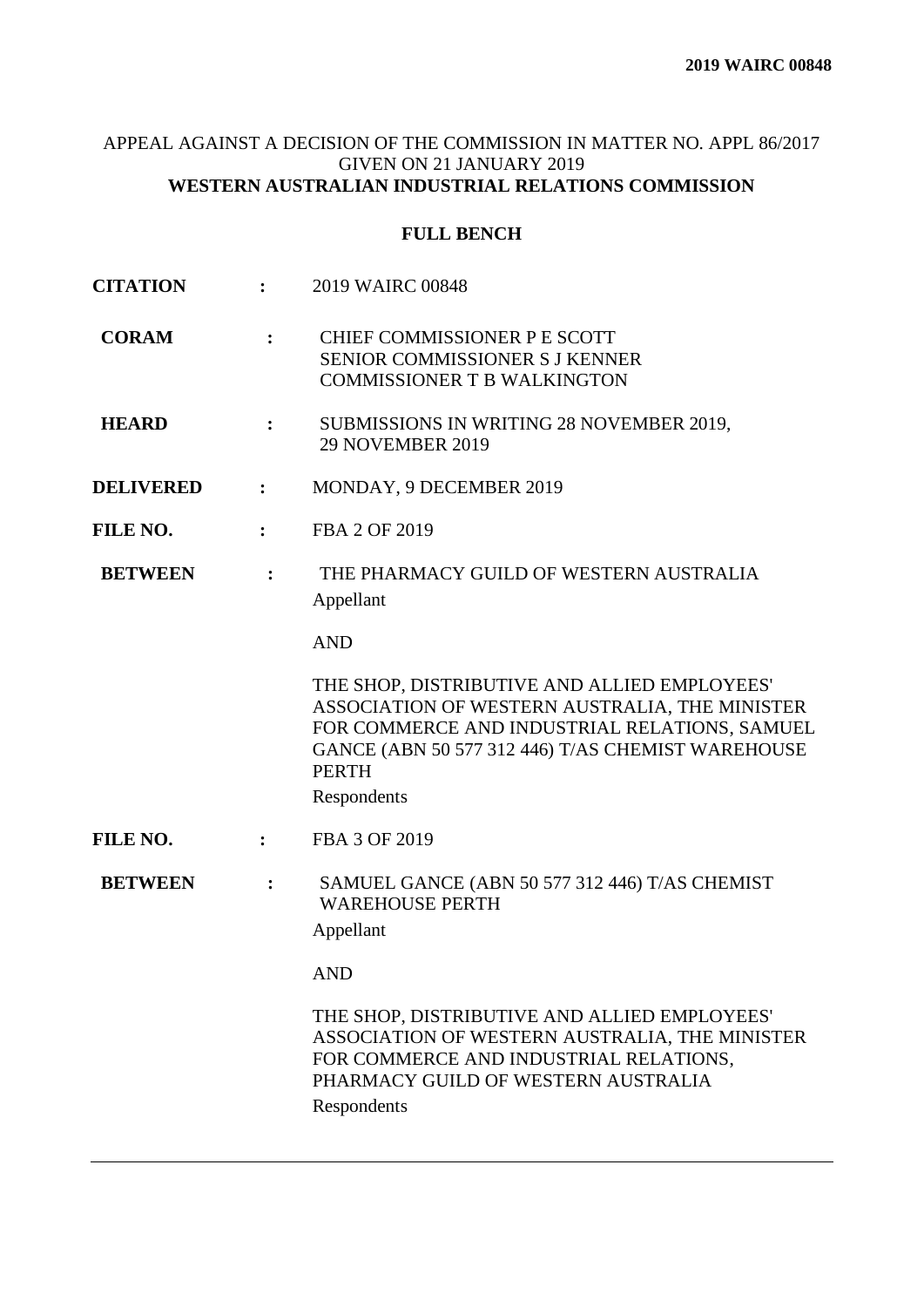## **ON APPEAL FROM:**

| <b>Jurisdiction</b><br>Coram<br><b>Citation</b>                                                  |                | WESTERN AUSTRALIAN INDUSTRIAL RELATIONS<br><b>COMMISSION</b>                        |                                                                                                                                                                                                                                                                                                                                                                                                                                                                                                                                       |
|--------------------------------------------------------------------------------------------------|----------------|-------------------------------------------------------------------------------------|---------------------------------------------------------------------------------------------------------------------------------------------------------------------------------------------------------------------------------------------------------------------------------------------------------------------------------------------------------------------------------------------------------------------------------------------------------------------------------------------------------------------------------------|
|                                                                                                  |                | <b>COMMISSIONER T EMMANUEL</b><br><b>2019 WAIRC 00016</b><br><b>APPL 86 OF 2017</b> |                                                                                                                                                                                                                                                                                                                                                                                                                                                                                                                                       |
|                                                                                                  |                |                                                                                     | <b>File No</b>                                                                                                                                                                                                                                                                                                                                                                                                                                                                                                                        |
| Catchwords                                                                                       | ፡              |                                                                                     | Industrial Law $(WA)$ – Supplementary reasons for decision in an<br>appeal against a decision of the Commission – Award interpretation –<br>The Shop and Warehouse (Wholesale and Retail Establishments) State<br>Award 1977 – Award coverage of retail pharmacy industry – Whether<br>Full Bench should vary the award to remedy any defect or give fuller<br>effect to declaration - Glover scope clause and difficulty in identifying<br>industry of respondents – Declaration of true interpretation of award<br>and award varied |
| Legislation                                                                                      | ፡              | Industrial Relations Act 1979 (WA)                                                  |                                                                                                                                                                                                                                                                                                                                                                                                                                                                                                                                       |
| Result                                                                                           | ፡              | Minute of proposed declaration and orders issued                                    |                                                                                                                                                                                                                                                                                                                                                                                                                                                                                                                                       |
| <b>Representation:</b>                                                                           |                |                                                                                     |                                                                                                                                                                                                                                                                                                                                                                                                                                                                                                                                       |
| Counsel:                                                                                         |                |                                                                                     |                                                                                                                                                                                                                                                                                                                                                                                                                                                                                                                                       |
| Pharmacy Guild of<br>Western Australia<br>Organisation of<br>Employers                           | $\ddot{\cdot}$ | Mr T Dixon of counsel and Mr A Drake-Brockman, industrial agent                     |                                                                                                                                                                                                                                                                                                                                                                                                                                                                                                                                       |
| <b>Samuel Gance</b><br>(ABN 50 577 312)<br>446) t/as Chemist<br><b>Warehouse Perth</b>           |                | Mr N Tindley of counsel                                                             |                                                                                                                                                                                                                                                                                                                                                                                                                                                                                                                                       |
| The Shop,<br>Distributive and<br><b>Allied Employees'</b><br>Association of<br>Western Australia |                | Mr D Rafferty of counsel                                                            |                                                                                                                                                                                                                                                                                                                                                                                                                                                                                                                                       |
| The Minister for<br>Commerce and<br><b>Industrial Relations</b>                                  | $\ddot{\cdot}$ | Mr R Andretich of counsel                                                           |                                                                                                                                                                                                                                                                                                                                                                                                                                                                                                                                       |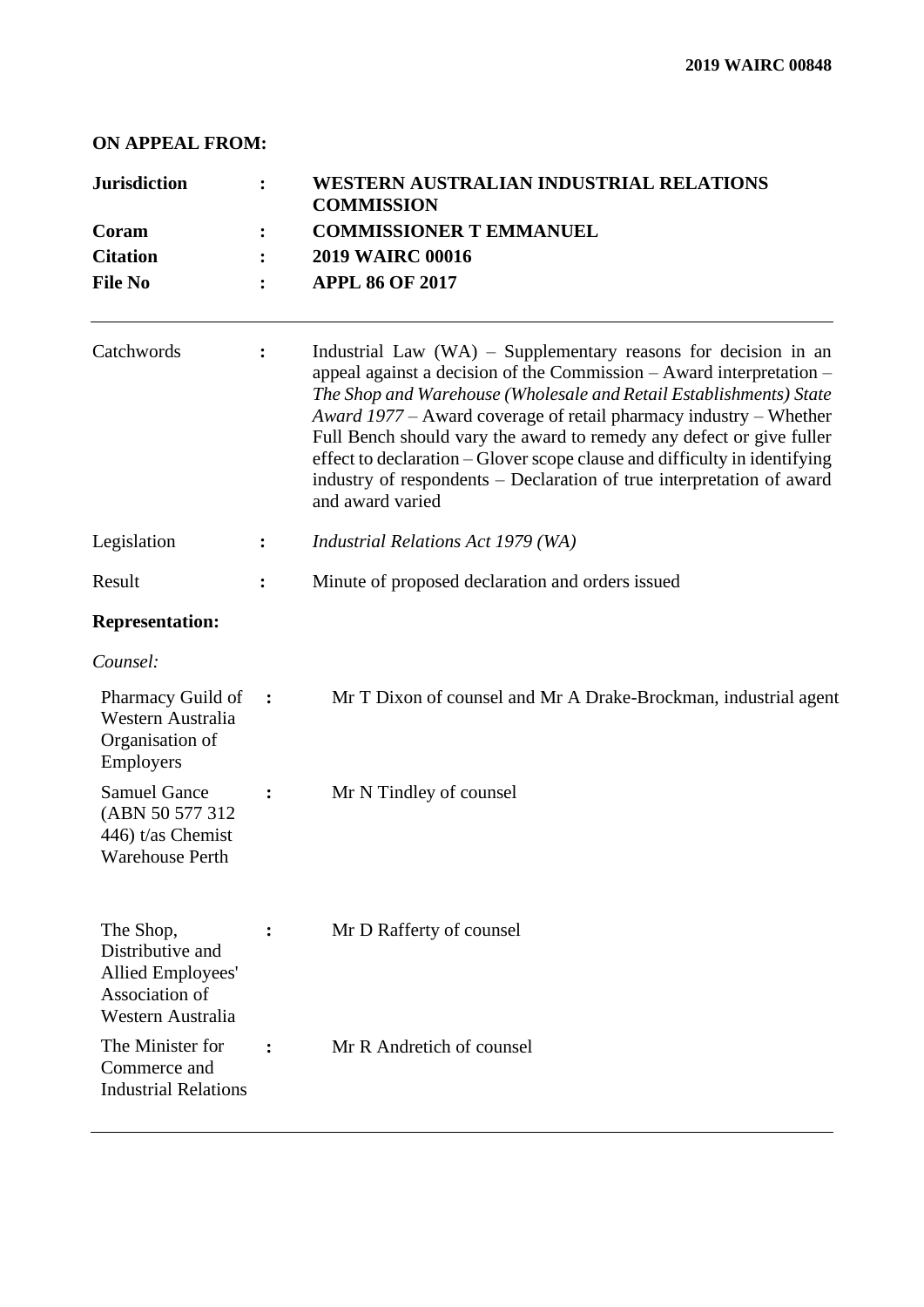#### *Supplementary Reasons for Decision*

## **SCOTT CC AND KENNER SC:**

- <sup>1</sup> By Reasons for Decision issued on 21 November 2019 [2019 WAIRC 00825], the Full Bench by majority upheld the appeals in these matters and said that it would declare that the *Shop and Warehouse (Wholesale and Retail Establishments) State Award 1977* (the Award) does not apply to the industry of retail pharmacy as carried on by Boans Ltd and Perth United Friendly Society Chemists (PUFSC) (paragraph 67). It proceeded to note 'that the Award makes reference to chemist shops and pharmacies in provisions which have become obsolete given that the Award does not apply to those shops. It may be that the presence of those other clauses causes confusion' (paragraph 68).
- <sup>2</sup> Accordingly, the parties were invited to make submissions as to whether, in accordance with s 46(1)(b) and s 49(6) of the *Industrial Relations Act 1979* (the Act), an order should be made varying the Award to remedy the defect. Those submissions have now been received.
- <sup>3</sup> The Pharmacy Guild of Western Australia and Samuel Gance trading as Chemist Warehouse Perth submit that the Award should now be varied to remove references to pharmacies (however described) and chemist shops, and have set out the relevant clauses and variations.
- <sup>4</sup> The Shop, Distributive and Allied Employees' Association of Western Australia (the Union) raised two particular issues. In the first, it submits that as a matter of law, the scope of the Award, as made, had not been reduced to exclude the retail pharmacy industry as an industry to which the Award applies. It says that the Commission lacked the power to reduce the industry scope of the Award by striking out PUFSC (or any other named respondent) in April 1995, in the exercise of its power under s 47 of the Act. Further it says that the steps taken by the Commission in 1995 of its own motion, to strike out PUFSC under s 47, did not reduce the scope of the Award, and says that it continued to extend to the retail pharmacy industry.
- <sup>5</sup> The Union also asserts that the Commission lacked power to vary the industry scope of the Award as made, or to reduce the common rule effect of the Award either of its own motion or at all. It says that that power is exercisable only by the Commission upon the application of parties who have standing pursuant to ss 38 and 40 and in compliance with s 29A of the Act. It says that no such application has been made.
- <sup>6</sup> The second issue raised by the Union is that it conducted its case at first instance on the basis that the naming of Boans and PUFSC as original named respondents to the Award was effective to bind unnamed retail pharmacy employers and their employees to the Award by force of common rule. It says that at first instance, it conceded it did not know of any presently named respondents listed in Schedule C to the Award having carried on the retail pharmacy businesses when the Award was made. However, the Union says it did not and could not concede that, as a matter of fact, none of the presently named respondents listed in Schedule C to the Award carried on retail pharmacy businesses at the time the Award was made. It refers to page 18 of the transcript of the hearing at first instance on 30 October 2018. It says that as such the proposal to delete reference to all chemist shops and pharmacies would require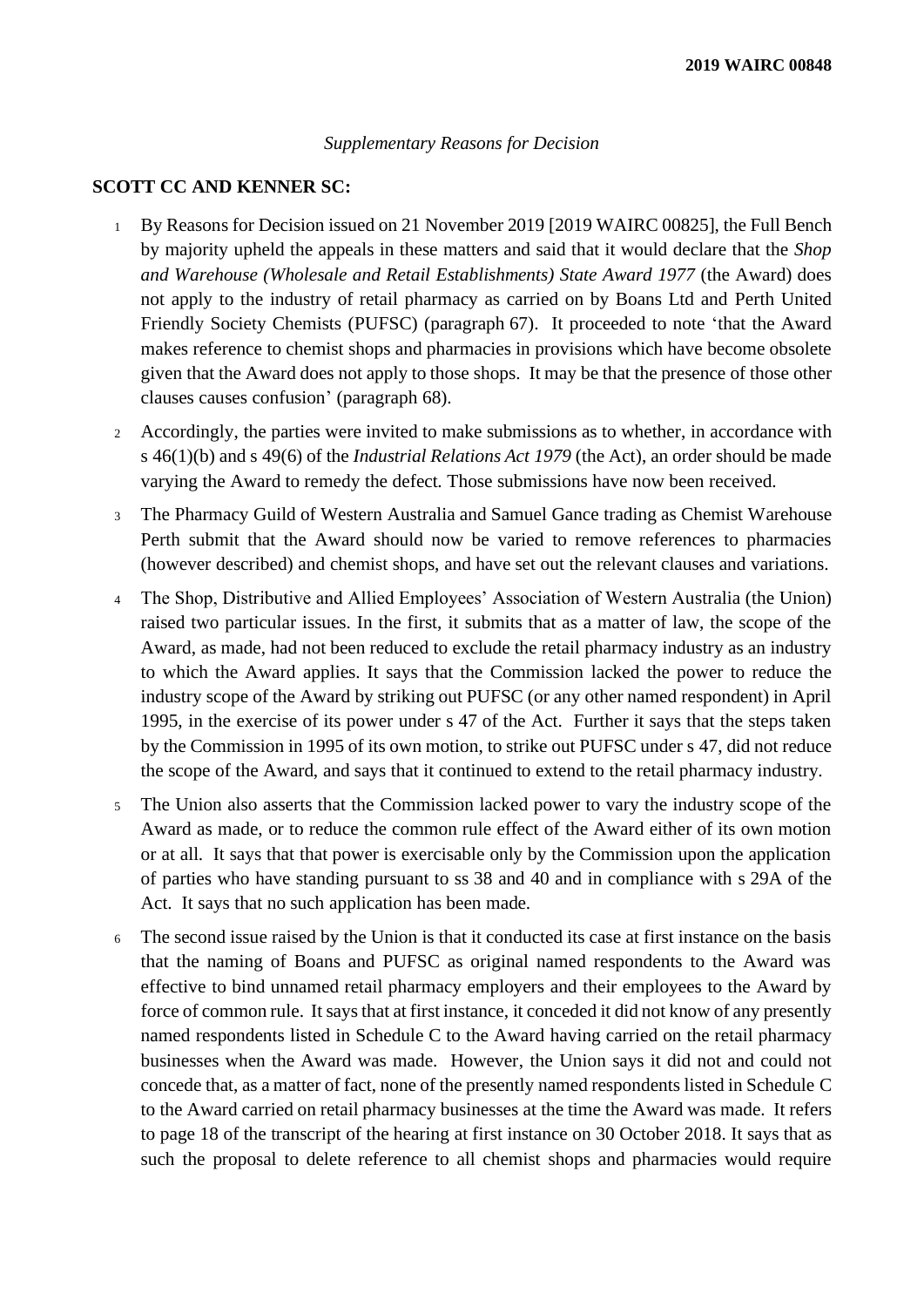evidence to establish that none of the originally named respondents to the Award, who continue to be listed in Schedule C to the Award, carry on retail pharmacy businesses. It says that this issue was not before the Commission at first instance, and therefore it could not have been open for the Commission at first instance to delete all references to chemist shops and pharmacies.

<sup>7</sup> The Union says that the Full Bench should not remove the references to chemist shops and pharmacies. It says the provisions are not obsolete and to delete them would disentitle relevant retail pharmacy employees of the benefits of the Award. However, the Union seeks the declaration foreshadowed in paragraph 66 as soon as practicable.

### **Consideration**

<sup>8</sup> Section 46 – *Interpretation of Awards and Orders by Commission*, subsection (1)(a) of the Act provides that "the Commission may, on the application of any employer, organisation, or association bound by an award, declare the true interpretation of the award." In accordance with paragraph (b) the Commission may, 'where that declaration so requires, by order vary any provision of the award for the purpose of remedying any defect therein or of giving fuller effect thereto.'

### **The First Issue**

<sup>9</sup> The first issue raised by the Union ignores that the decision of the majority of the Full Bench dealt with these questions in paragraphs 45 to 57 of the Reasons. It is not now open, or proper, to seek to challenge those Reasons and conclusions in dealing with an invitation by the Full Bench to make submissions about what ought to occur as a consequence of that decision. It may be for another time and place.

### **The Second Issue**

- <sup>10</sup> The matter before the Commission at first instance was an application for a declaration under  $s\,46(1)(a)$  that the Award 'applies to workers employed in the chemist shop/pharmacy industry and to employers employing those workers' (Form  $1 -$  Notice of application (general) filed on 3 November 2017). The same question was set out in the amended application filed on 23 February 2018. In paragraph 2 of the Reasons for decision at first instance [2019 WAIRC 00015], the learned Commissioner noted that 'the parties agree that in the current version of the Shop Award, there are no known respondents carrying on the retail pharmacy industry. They disagree about whether other clauses that reference chemist shops or pharmacies, for example cl 40, can have an effect on one scope of the Shop Award.' At paragraph [3], the learned Commissioner set out the question the Union sought to be answered as 'does the Award as varied apply to workers employed in any calling or callings mentioned in the award in the Retail Pharmacy Industry and to employers employing those workers'.
- <sup>11</sup> There has been no appeal or challenge to the learned Commissioner's comment at paragraph [2]. The only named respondents considered in the matter at first instance, for the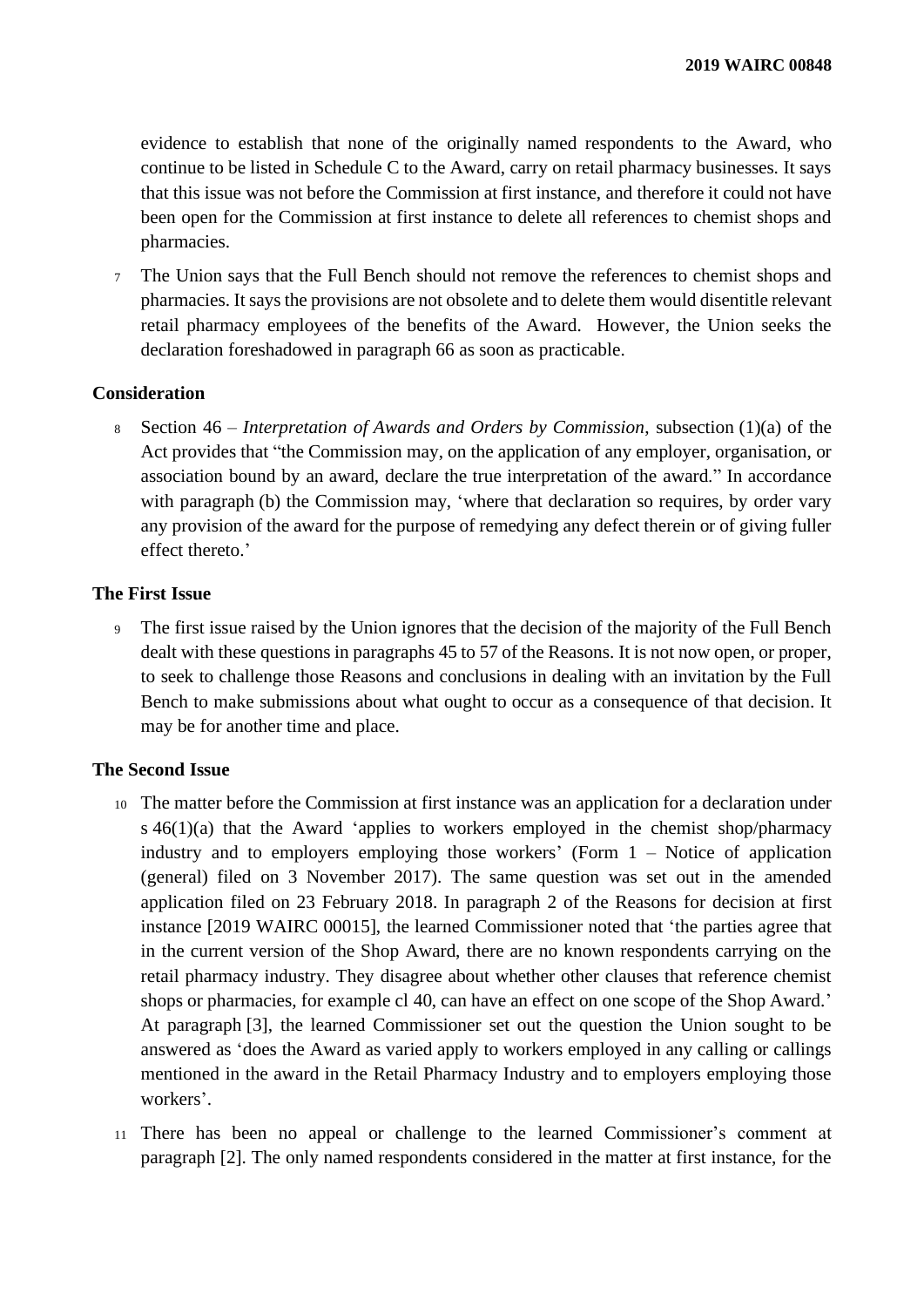purpose of determining whether it applies to the retail pharmacy industry, were Boans Ltd and PUFSC.

<sup>12</sup> The majority of the Full Bench has found that the Award does not apply to the industry of retail pharmacy as carried on by Boans Ltd and PUFSC. What the Union now seeks to do in its submission is refer back to an exchange between its counsel and the Commission at first instance, on 30 October 2018. In that exchange, Mr Rafferty for the Union said that the Union had not conceded that none of the current named respondents were ever engaged in retail pharmacy. He said that:

[Y]ou'll see in the evidence I'm about to take you to there's reference to David Jones and Myer having pharmacies in or around the time the Award was made and they were listed as named respondents to the Award.

Now, it seems to us that those department stores didn't actually own those pharmacies. It may have been that there was, as you will see from the evidence of Geoffrey Bingemann an arrangement like Boans has in its suburban department stores where this place was leased to a private pharmacist but because of those matters we're not in a position to concede the point. So if I can take you – so now we're going to deal with the evidence concerning Boans – Boans Limited of Murray Street Perth.

- <sup>13</sup> The Union now says that it would not have been open for the Commission at first instance to delete all reference to chemist shops and pharmacies because the Union did not and could not concede that as a matter of fact, none of the presently named respondents listed in Schedule C to the Award carried on retail pharmacy businesses at the time the Award was made.
- <sup>14</sup> Given the manner in which the question to be answered was set out by the Union, the hearing at first instance proceeded, the question was answered by the learned Commissioner and the grounds of the appeals were couched and answered, it is clear that it was always presumed, apart from the brief extract from transcript, that the issue was about whether the Award covered the retail pharmacy industry by reference to the only two known chemist shops/retail pharmacies named in Schedule C. It cannot be seriously suggested that there were respondents other that Boans Ltd and PUFSC, who could now be identified as being in the retail pharmacy industry.
- <sup>15</sup> Given the significance to the Union of the answer to the question it posed in its application for interpretation, we assume that it would have made every endeavour to identify any such employers. If the Union has been unable to identify any such named respondents, we find it difficult to accept that there may be any. For it to now, at this stage of the proceedings, say that there may be other employers engaged in the retail pharmacy industry who cannot be identified is not, in our view, appropriate, proper or credible.
- <sup>16</sup> In any event, we note that the arrangement Mr Rafferty for the Union raised in the extract from transcript at first instance was that David Jones and Myer leased premises to pharmacists, but did not themselves operate retail pharmacies or employ workers in these pharmacies.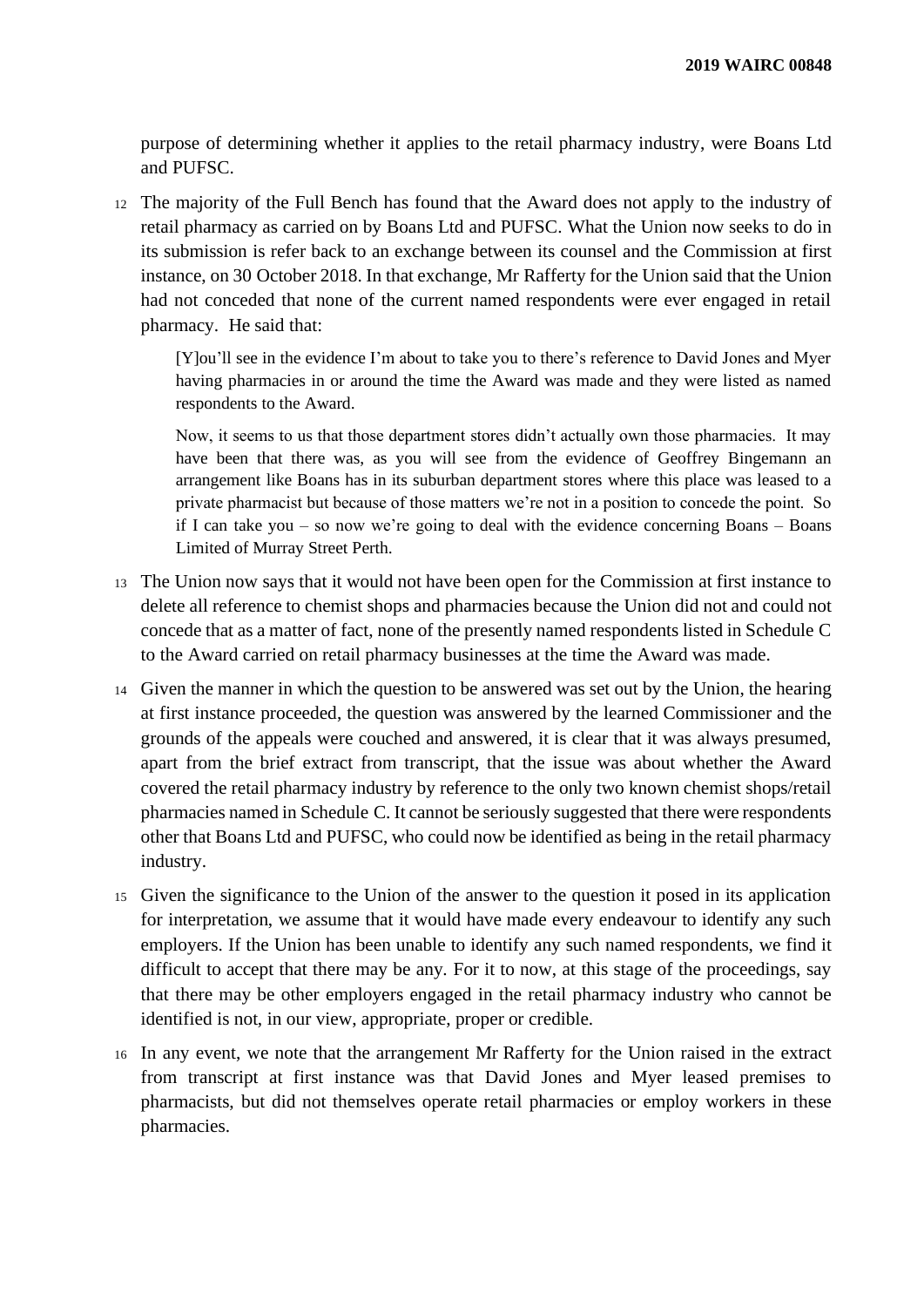- <sup>17</sup> We understand the Union's strong desire to maintain its position regarding the scope of the Award. However, this is not the point in the proceedings for this matter to be raised. We also recognise that the issue arose because of the problematic nature of *Glover* clauses (*Western Australian Carpenters and Joiners, Bricklayers and Stoneworkers Industrial Union v Terry Glover Pty Ltd* (1970) 50 WAIG 704) with the passage of time.
- <sup>18</sup> However, as the Union has raised this matter, it is now appropriate that we reconsider the declaration that we foreshadowed issuing in paragraph [66] of the substantive Reasons in the appeal. We had concluded in paragraph [65] that "In our view, this put beyond doubt the earlier variation to the Award to remove PUFSC as the sole respondent carrying on that industry". We concluded paragraph [68] with the proposed declaration "that the Award does not apply to the industry of retail pharmacy as carried on by Boans Ltd or PUFSC".
- <sup>19</sup> We are now, as we note above, confirmed in the view that there are no other identifiable respondents listed in Schedule C to whom the Award applies who operate in the retail pharmacy industry and therefore the declaration ought to make this clear, and not to include reference to Boans Ltd or PUFSC.
- <sup>20</sup> Further, as we have already noted, the question asked in the application was whether the Award applies to workers employed in any calling or callings mentioned in the Award in the retail pharmacy industry and to employers employing those workers. It was not conditioned by reference to Boans Ltd or PUFSC.
- <sup>21</sup> The declaration made by the learned Commissioner at first instance answered that question in the positive, also without the qualification relating to Boans Ltd and PUFSC.
- <sup>22</sup> Therefore in upholding the appeal and issuing a declaration, the Full Bench ought to declare the negative answer to the question asked, without qualification relating to Boans Ltd and PUFSC. The declaration ought to read that the Award does not apply to employees employed in the retail pharmacy industry and to employers employing those employees. (We note for completeness that we have used the term *employees* rather that *workers* because that is the term now used in the *Industrial Relations Act 1979*, not *workers* as was used in the Award when it issued in 1977).

### **Conclusion**

- <sup>23</sup> Section 49(6) provides that where the Full Bench varies a decision under subsection (5)(b), the decision as so varied shall be in the terms which could have been awarded by the Commission that gave the decision.
- <sup>24</sup> The Commission at first instance could have declared the true interpretation of the Award and where the declaration so required, by order vary any provision of the Award for the purpose of remedying any defect or giving fuller effect to the Award. Therefore, the appropriate conclusion of these matters, in accordance with the powers of the Full Bench is to declare the true interpretation of the Award and to vary the Award to give effect to that declaration. In our view the disposition of the appeals ought to be that;
	- 1. the appeals be upheld;